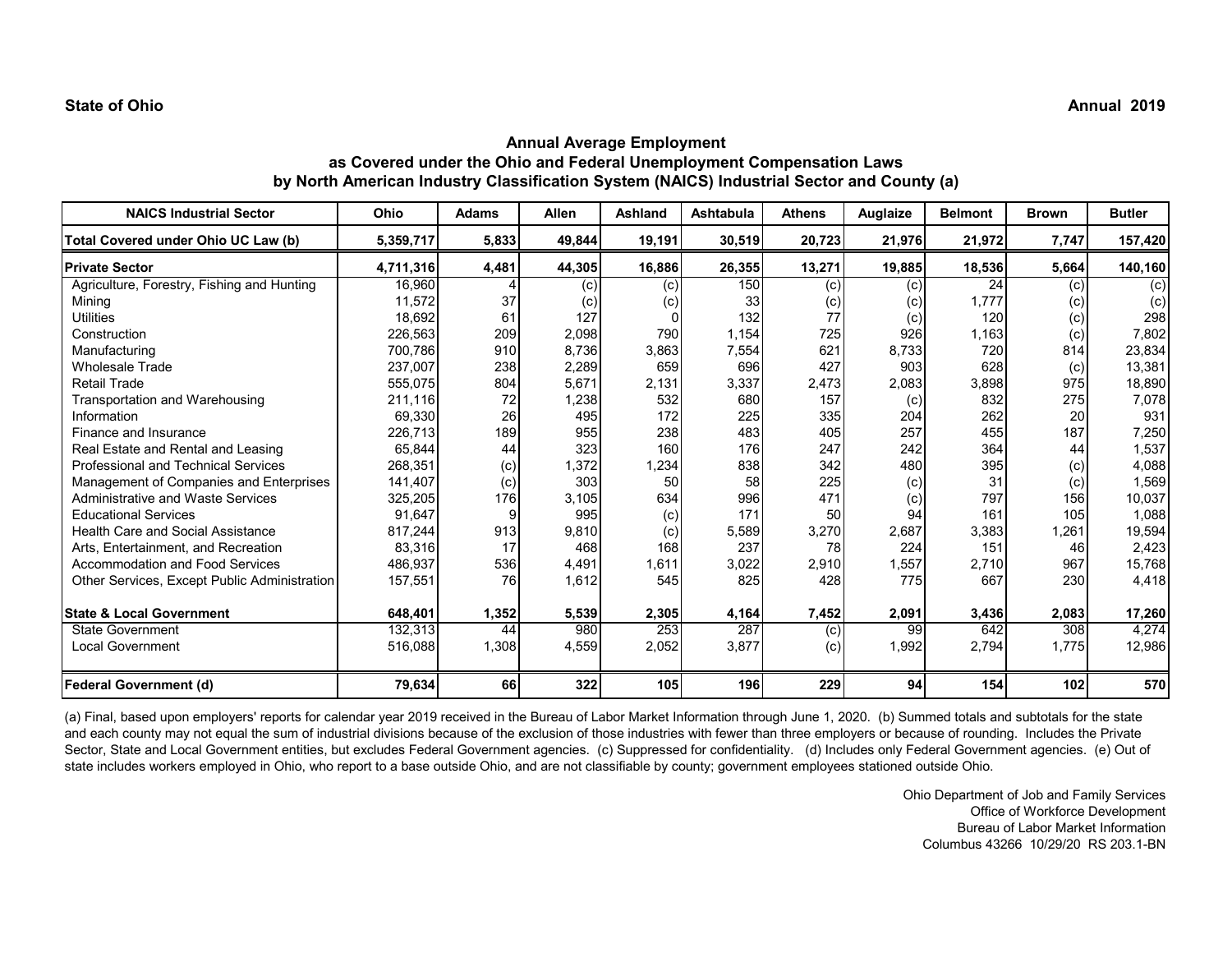| <b>NAICS Industrial Sector</b>               | Carroll | Champaign | <b>Clark</b> | <b>Clermont</b> | <b>Clinton</b> | Columbiana | Coshocton | Crawford | Cuyahoga | <b>Darke</b>   |
|----------------------------------------------|---------|-----------|--------------|-----------------|----------------|------------|-----------|----------|----------|----------------|
| Total Covered under Ohio UC Law (b)          | 6,228   | 10,805    | 47,294       | 59,324          | 17,904         | 29,183     | 10,015    | 12,699   | 716,179  | 18,166         |
| <b>Private Sector</b>                        | 5,247   | 8,903     | 41,018       | 52,253          | 15,750         | 24,957     | 8,575     | 10,985   | 638,125  | 16,092         |
| Agriculture, Forestry, Fishing and Hunting   | 11      | (c)       | 447          | (c)             | (c)            | 195        | 70        | (c)      | 309      | $\overline{c}$ |
| Mining                                       | 82      | (c)       | 87           | (c)             | (c)            | 173        | 81        | (c)      | 393      | (c)            |
| <b>Utilities</b>                             | (c)     | (c)       | (c)          | 368             | (c)            | (c)        | 189       | (c)      | 1,441    | 45             |
| Construction                                 | 444     | 252       | 1,053        | 3,398           | 346            | 1,227      | 277       | 435      | 22,546   | 903            |
| Manufacturing                                | 1.180   | 3.875     | 7.138        | 6.370           | 3,281          | 6,661      | 2,763     | 2,400    | 67.693   | 4,802          |
| <b>Wholesale Trade</b>                       | (c)     | (c)       | (c)          | 1,964           | (c)            | (c)        | 165       | 423      | 34,728   | 857            |
| <b>Retail Trade</b>                          | 820     | 969       | 5,218        | 9,535           | 1,557          | 3,487      | 1.169     | 1,312    | 59,838   | 1,884          |
| Transportation and Warehousing               | 347     | 335       | 2,274        | 2,581           | 3,588          | 1,064      | 238       | (c)      | 23,576   | 1,113          |
| Information                                  | 19      | 46        | 93           | (c)             | (c)            | 117        | 60        | 53       | 10,807   | 51             |
| Finance and Insurance                        | 89      | 195       | 2,619        | 2,521           | 388            | 474        | 204       | 572      | 39,618   | 590            |
| Real Estate and Rental and Leasing           | 98      | 63        | 455          | 906             | 216            | 207        | 46        | 74       | 12.718   | 114            |
| <b>Professional and Technical Services</b>   | (c)     | 243       | 925          | 2,680           | 208            | 421        | (c)       | (c)      | 46,735   | 372            |
| Management of Companies and Enterprises      | (c)     | (c)       | 1,185        | 523             | 292            | 158        | (c)       | (c)      | 23,703   | 14             |
| Administrative and Waste Services            | 193     | (c)       | 2,835        | 2,884           | 363            | 1,168      | 271       | 511      | 49,507   | 470            |
| <b>Educational Services</b>                  | (c)     | 134       | 674          | 507             | 251            | 181        | 87        | (c)      | 19,932   | 55             |
| <b>Health Care and Social Assistance</b>     | (c)     | 993       | 7,565        | 6,400           | 1,658          | 4,722      | 1,720     | (c)      | 130,338  | 2,341          |
| Arts, Entertainment, and Recreation          | 88      | 118       | 430          | 980             | 246            | 293        | 120       | 85       | 13,102   | 218            |
| <b>Accommodation and Food Services</b>       | 568     | 692       | 4,710        | 7,136           | 1,297          | 2,494      | 689       | 1,209    | 59,663   | 1,052          |
| Other Services, Except Public Administration | 185     | 362       | 1,554        | (c)             | (c)            | 1,045      | 233       | 397      | 21,480   | 543            |
| <b>State &amp; Local Government</b>          | 981     | 1,902     | 6,276        | 7,071           | 2,154          | 4,226      | 1,440     | 1,714    | 78,054   | 2,074          |
| <b>State Government</b>                      | 37      | 51        | 158          | 771             | 135            | 296        | 50        | 126      | 4,663    | 45             |
| Local Government                             | 944     | 1,851     | 6,118        | 6,300           | 2,019          | 3,930      | 1,390     | 1,588    | 73,391   | 2,029          |
| Federal Government (d)                       | 43      | 69        | 526          | 371             | 134            | 573        | 78        | 80       | 16,370   | 104            |

(a) Final, based upon employers' reports for calendar year 2019 received in the Bureau of Labor Market Information through June 1, 2020. (b) Summed totals and subtotals for the state and each county may not equal the sum of industrial divisions because of the exclusion of those industries with fewer than three employers or because of rounding. Includes the Private Sector, State and Local Government entities, but excludes Federal Government agencies. (c) Suppressed for confidentiality. (d) Includes only Federal Government agencies. (e) Out of state includes workers employed in Ohio, who report to a base outside Ohio, and are not classifiable by county; government employees stationed outside Ohio.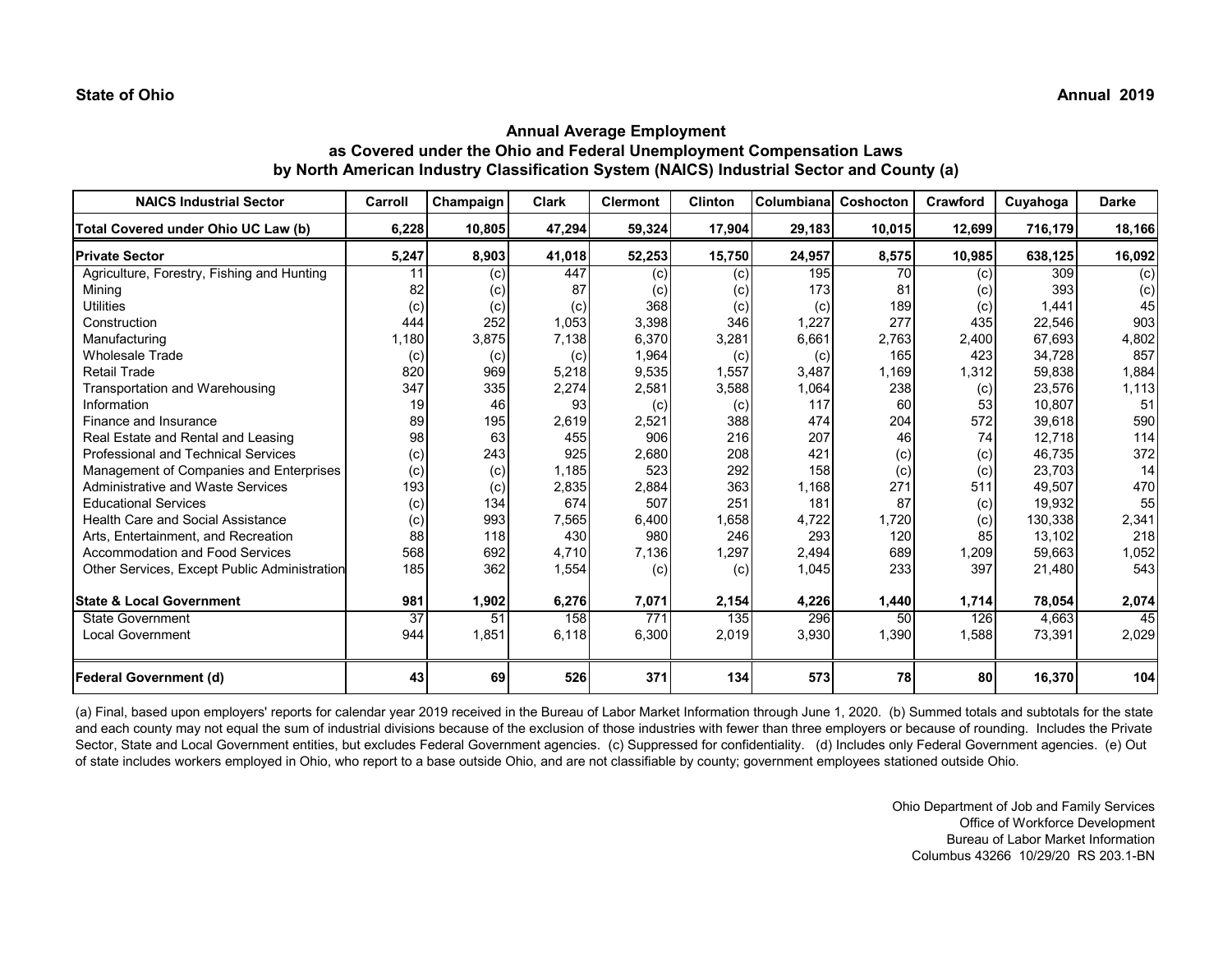# **Annual Average Employment as Covered under the Ohio and Federal Unemployment Compensation Laws by North American Industry Classification System (NAICS) Industrial Sector and County (a)**

| <b>NAICS Industrial Sector</b>               | <b>Defiance</b> | <b>Delaware</b> | Erie   | <b>Fairfield</b> | <b>Fayette</b> | <b>Franklin</b> | <b>Fulton</b> | Gallia | Geauga | Greene         |
|----------------------------------------------|-----------------|-----------------|--------|------------------|----------------|-----------------|---------------|--------|--------|----------------|
| Total Covered under Ohio UC Law (b)          | 15,296          | 90,274          | 36,377 | 43,806           | 11,085         | 752,302         | 18,172        | 10,989 | 35,703 | 61,698         |
| <b>Private Sector</b>                        | 13,304          | 82,174          | 31,489 | 37,318           | 9,445          | 640,896         | 15,710        | 9,029  | 32,104 | 53,259         |
| Agriculture, Forestry, Fishing and Hunting   | 215             | (c)             | (c)    | 67               | 129            | 418             | (c)           | (c)    | (c)    | 159            |
| Minina                                       |                 | (c)             | (c)    | 13               |                | 315             | (c)           | (c)    | (c)    | 125            |
| <b>Utilities</b>                             | (c)             | 181             | (c)    | 255              | (c)            | 3,559           | (c)           | 524    | (c)    | (c)            |
| Construction                                 | 351             | 3,582           | 1,098  | 2,575            | 261            | 28,630          | 869           | 541    | 2,283  | 1,615          |
| Manufacturing                                | 3,071           | 6,416           | 5,840  | 4,250            | 1.768          | 37,449          | 6,453         | 596    | 7,531  | 2,946          |
| <b>Wholesale Trade</b>                       | (c)             | 2,452           | 1,020  | 925              | (c)            | 29,091          | 923           | 120    | 2,077  | 1.167          |
| <b>Retail Trade</b>                          | 2,285           | 12,014          | 4,661  | 6,561            | 2,303          | 66,068          | 1,585         | 1,421  | 4,542  | 10,501         |
| Transportation and Warehousing               | 652             | 2,341           | (c)    | 853              | 1,257          | 47,327          | (c)           | 275    | (c)    | (c)            |
| Information                                  | 189             | 594             | 415    | 249              | 34             | 14,708          | 54            | 42     | 92     | 649            |
| Finance and Insurance                        | 631             | 5,680           | 626    | 732              | 169            | 51,331          | 299           | 345    | 637    | 1,207          |
| Real Estate and Rental and Leasing           | 98              | 960             | 248    | 460              | 49             | 12,832          | 105           | 44     | 213    | 614            |
| <b>Professional and Technical Services</b>   | 177             | 5,663           | 506    | 1,138            | (c)            | 47,727          | (c)           | 95     | 1,168  | 10,117         |
| Management of Companies and Enterprises      | 45              | 10,543          | 235    | 187              | (c)            | 24,473          | (c)           | (c)    | 309    | 1,164          |
| <b>Administrative and Waste Services</b>     | 689             | 4,307           | 840    | 3,070            | 388            | 54,405          | 447           | (c)    | 2,132  | 1,782          |
| <b>Educational Services</b>                  | (c)             | 1,305           | 290    | 312              | (c)            | 11,370          | (c)           | (c)    | 710    | 1,880          |
| Health Care and Social Assistance            | (c)             | 8,554           | 4,991  | 7,428            | (c)            | 114,141         | (c)           | (c)    | 4,948  | 7,382          |
| Arts, Entertainment, and Recreation          | 120             | 3.714           | 2,956  | 485              | 103            | 10.708          | 355           | 32     | 512    | 626            |
| Accommodation and Food Services              | 1,629           | 10,571          | 5,716  | 6,234            | 1,152          | 64,140          | 951           | 914    | 2,574  | 8,767          |
| Other Services, Except Public Administration | 576             | 2,955           | 815    | 1,525            | 190            | 22,204          | 362           | 247    | 1,340  | 1,606          |
| <b>State &amp; Local Government</b>          | 1,992           | 8,100           | 4,888  | 6,488            | 1,640          | 111,406         | 2,462         | 1,960  | 3,599  | 8,439          |
| <b>State Government</b>                      | 80              | 365             | 984    | 718              | 45             | 56,478          | 116           | 266    | 230    | $\overline{c}$ |
| <b>Local Government</b>                      | 1,912           | 7,735           | 3,904  | 5,770            | 1,595          | 54,928          | 2,346         | 1,694  | 3,369  | (c)            |
|                                              |                 |                 |        |                  |                |                 |               |        |        |                |
| <b>Federal Government (d)</b>                | 89              | 253             | 238    | 243              | 50             | 13,128          | 92            | 65     | 99     | 14,788         |

(a) Final, based upon employers' reports for calendar year 2019 received in the Bureau of Labor Market Information through June 1, 2020. (b) Summed totals and subtotals for the state and each county may not equal the sum of industrial divisions because of the exclusion of those industries with fewer than three employers or because of rounding. Includes the Private Sector, State and Local Government entities, but excludes Federal Government agencies. (c) Suppressed for confidentiality. (d) Includes only Federal Government agencies. (e) Out of state includes workers employed in Ohio, who report to a base outside Ohio, and are not classifiable by county; government employees stationed outside Ohio.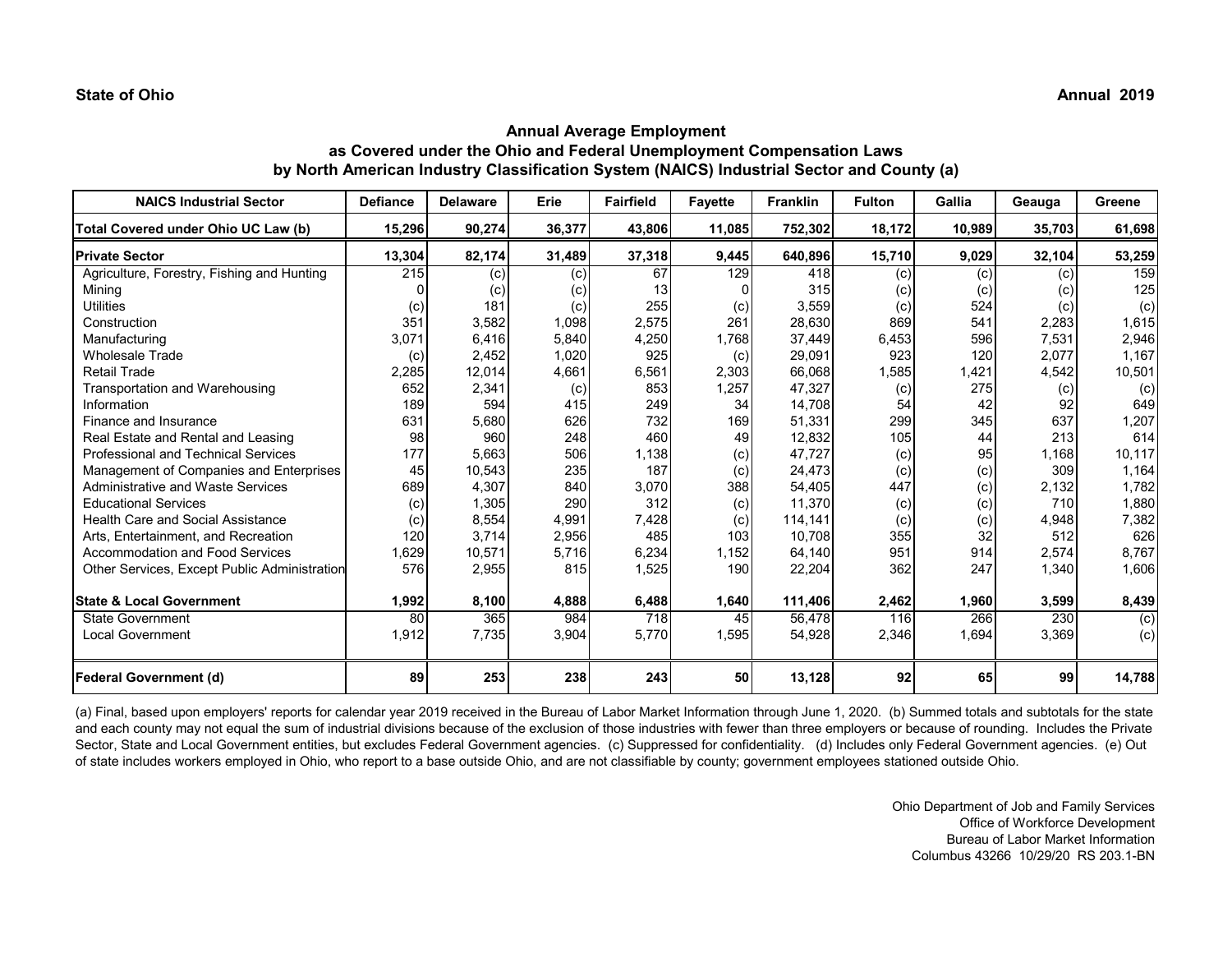| <b>NAICS Industrial Sector</b>               | Guernsey        | <b>Hamilton</b> | <b>Hancock</b> | <b>Hardin</b> | <b>Harrison</b> | Henry  | Highland        | Hocking | <b>Holmes</b> | Huron           |
|----------------------------------------------|-----------------|-----------------|----------------|---------------|-----------------|--------|-----------------|---------|---------------|-----------------|
| Total Covered under Ohio UC Law (b)          | 15,029          | 512,416         | 45,945         | 8,140         | 3,648           | 10,748 | 10,291          | 6,532   | 19,841        | 21,158          |
| <b>Private Sector</b>                        | 12,868          | 467,877         | 42,770         | 6,782         | 2,912           | 8,884  | 8,078           | 4,953   | 18,300        | 18,724          |
| Agriculture, Forestry, Fishing and Hunting   | $\overline{38}$ | 353             | (c)            | (c)           | (c)             | (c)    | $\overline{37}$ | (c)     | 174           | $\overline{c}$  |
| Minina                                       | 587             | 139             | (c)            | (c)           | (c)             | (c)    | 31              | (c)     | 62            | (c)             |
| <b>Utilities</b>                             | 57              | 1,376           | 103            | 50            | (c)             | 23     | 60              | (c)     | 134           | 47              |
| Construction                                 | 698             | 22,649          | 1,136          | 133           | 203             | 686    | 337             | 335     | 2,226         | 1,644           |
| Manufacturing                                | 2,793           | 50,915          | 11,787         | 1,763         | 432             | 3,242  | 1,803           | 891     | 7,286         | 5,766           |
| <b>Wholesale Trade</b>                       | 395             | 22.140          | 1,963          | 183           | (c)             | 286    | 256             | 58      | 908           | 656             |
| Retail Trade                                 | 1,542           | 41,999          | 4,218          | 858           | 287             | 977    | 1,639           | 878     | 2,465         | 2,061           |
| Transportation and Warehousing               | 637             | 12,897          | 3,996          | 177           | (c)             | 529    | 113             | (c)     | 791           | 981             |
| Information                                  | 71              | 8,185           | 327            | (c)           | 32              | 86     | 62              | 19      | 78            | 124             |
| Finance and Insurance                        | 376             | 30.773          | 549            | 222           | 58              | 238    | 395             | 122     | 386           | 406             |
| Real Estate and Rental and Leasing           | 74              | 8,007           | 362            | 37            | 108             | 63     | 67              | 165     | 67            | 160             |
| Professional and Technical Services          | 337             | 38,636          | 1,630          | 135           | (c)             | 83     | 94              | (c)     | 342           | (c)             |
| Management of Companies and Enterprises      | 11              | 24,740          | 2,250          | $\Omega$      | (c)             |        | 54              | (c)     | 33            | (c)             |
| <b>Administrative and Waste Services</b>     | 271             | 32,776          | 2,051          | 139           | 86              | 198    | 417             | 164     | 294           | 436             |
| <b>Educational Services</b>                  | 53              | 10,986          | 914            | (c)           |                 | 39     | 66              | (c)     | (c)           | 258             |
| <b>Health Care and Social Assistance</b>     | 2,815           | 88,522          | 5,523          | (c)           | 390             | 1,374  | 1,330           | (c)     | (c)           | 2,501           |
| Arts, Entertainment, and Recreation          | 57              | 11,657          | 260            | 61            | (c)             | 49     | 79              | 35      | 116           | 143             |
| Accommodation and Food Services              | 1,731           | 46,040          | 4,308          | 727           | (c)             | 599    | 923             | 1,190   | 1,562         | 1,768           |
| Other Services, Except Public Administration | 326             | 15,087          | 1,342          | (c)           | 149             | 266    | 314             | 215     | 347           | 690             |
|                                              |                 |                 |                |               |                 |        |                 |         |               |                 |
| <b>State &amp; Local Government</b>          | 2,161           | 44,539          | 3,175          | 1,358         | 736             | 1,864  | 2,213           | 1,579   | 1,541         | 2,434           |
| <b>State Government</b>                      | 508             | 8,890           | 168            | 40            | 47              | 42     | $\overline{93}$ | 187     | 43            | $\overline{73}$ |
| <b>Local Government</b>                      | 1,653           | 35,649          | 3,007          | 1,318         | 689             | 1,822  | 2,120           | 1,392   | 1,498         | 2,361           |
| <b>Federal Government (d)</b>                | 116             | 8,350           | 144            | 65            | 47              | 65     | 96              | 47      | 64            | 134             |

(a) Final, based upon employers' reports for calendar year 2019 received in the Bureau of Labor Market Information through June 1, 2020. (b) Summed totals and subtotals for the state and each county may not equal the sum of industrial divisions because of the exclusion of those industries with fewer than three employers or because of rounding. Includes the Private Sector, State and Local Government entities, but excludes Federal Government agencies. (c) Suppressed for confidentiality. (d) Includes only Federal Government agencies. (e) Out of state includes workers employed in Ohio, who report to a base outside Ohio, and are not classifiable by county; government employees stationed outside Ohio.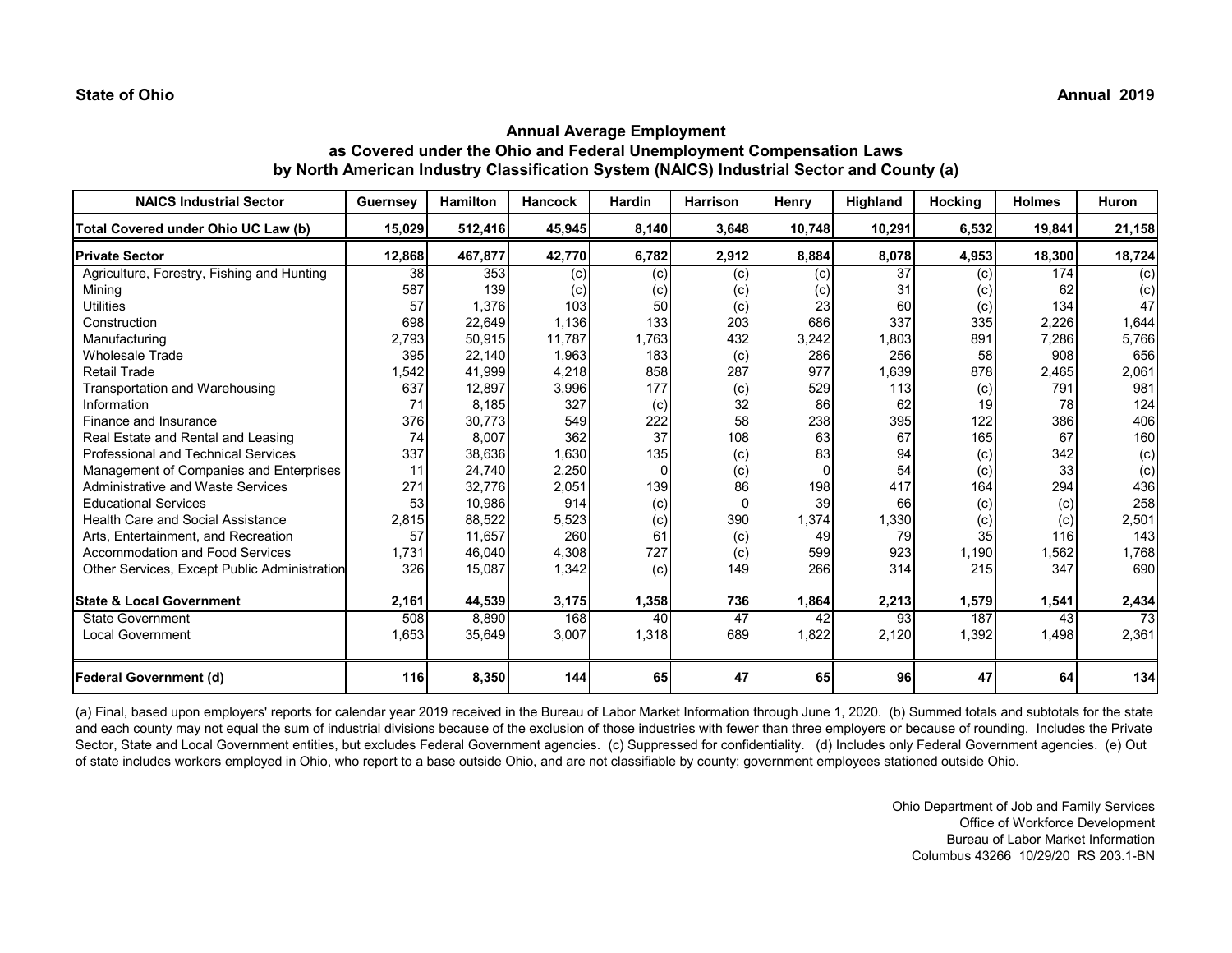# **Annual Average Employment as Covered under the Ohio and Federal Unemployment Compensation Laws by North American Industry Classification System (NAICS) Industrial Sector and County (a)**

| <b>NAICS Industrial Sector</b>               | <b>Jackson</b>  | <b>Jefferson</b> | Knox   | Lake   | Lawrence | Licking | Logan  | Lorain | Lucas   | <b>Madison</b> |
|----------------------------------------------|-----------------|------------------|--------|--------|----------|---------|--------|--------|---------|----------------|
| Total Covered under Ohio UC Law (b)          | 10,072          | 20,518           | 20,251 | 97,045 | 13,044   | 63,258  | 19,134 | 97,807 | 207,812 | 17,909         |
| <b>Private Sector</b>                        | 8,613           | 16,986           | 17,516 | 86,389 | 10,462   | 55,223  | 17,011 | 83,209 | 182,378 | 14,860         |
| Agriculture, Forestry, Fishing and Hunting   | $\overline{39}$ | (c)              | 83     | 714    |          | 887     | (c)    | 915    | 273     | 231            |
| Mining                                       | 23              | (c)              | 81     | 164    | (c)      | 57      | (c)    | 17     | 138     | 0I             |
| <b>Utilities</b>                             | 45              | 679              | 46     | 934    | 117      | 236     | 33     | 239    | 380     | 0I             |
| Construction                                 | 384             | (c)              | 1,103  | 4,083  | (c)      | 2,903   | 592    | 4,289  | 9,215   | 608            |
| Manufacturing                                | 2,780           | 1,635            | 4,468  | 21,964 | 970      | 7,615   | 5,266  | 16,562 | 26,541  | 4,230          |
| <b>Wholesale Trade</b>                       | 150             | 485              | 481    | 3,511  | 233      | 1,567   | 235    | 3,367  | 6,896   | 329            |
| <b>Retail Trade</b>                          | ,436            | 2,687            | 2,074  | 12,296 | 1,769    | 7,584   | 1,676  | 12,638 | 22,573  | 1,815          |
| Transportation and Warehousing               | 180             | 1,384            | 266    | 1,281  | 668      | 8,283   | 2,506  | 2,321  | 5,925   | 3,258          |
| Information                                  | 49              | 261              | 123    | 706    | 67       | 240     | 70     | 602    | 1,891   | 18             |
| Finance and Insurance                        | 233             | 334              | 404    | 1,536  | 259      | 2,261   | 310    | 1.497  | 5.471   | 159            |
| Real Estate and Rental and Leasing           | 75              | 244              | 153    | 922    | 162      | 428     | 194    | 816    | 2,374   | 82             |
| Professional and Technical Services          | (c)             | (c)              | 347    | 3,197  | 231      | 2,346   | (c)    | 2,310  | 8.177   | 578            |
| Management of Companies and Enterprises      | (c)             | (c)              | 103    | 1,284  | 81       | 1,384   | (c)    | 1,210  | 5,936   | $\overline{0}$ |
| <b>Administrative and Waste Services</b>     | 492             | 985              | 960    | 5.919  | 500      | 2,976   | 1,128  | 6,258  | 14,635  | 981            |
| <b>Educational Services</b>                  | (c)             | (c)              | 1,317  | 1,605  | 70       | 1,018   | 20     | 2,538  | 3,220   | (c)            |
| Health Care and Social Assistance            | (c)             | (c)              | 3,016  | 11,983 | 2,905    | 6,862   | 1,823  | 14,006 | 37,830  | (c)            |
| Arts, Entertainment, and Recreation          | 28              | 188              | 113    | 1,189  | 38       | 716     | 314    | 1,269  | 4,331   | 46             |
| Accommodation and Food Services              | 935             | 1,784            | 1,820  | 10,295 | 1,232    | 5,532   | 1,472  | 9,517  | 20,294  | 1,131          |
| Other Services, Except Public Administration | 205             | 547              | 558    | 2,807  | 300      | 2,329   | 480    | 2,841  | 6,280   | 177            |
| <b>State &amp; Local Government</b>          | 1,459           | 3,532            | 2,735  | 10,656 | 2,582    | 8,035   | 2,123  | 14,598 | 25,434  | 3,049          |
| <b>State Government</b>                      | 133             | 73               | 293    | 82     | 216      | 1,044   | 76     | 1,168  | 7,309   | 1,285          |
| <b>Local Government</b>                      | 1,326           | 3,459            | 2,442  | 10,574 | 2,366    | 6,991   | 2,047  | 13,430 | 18,125  | 1,764          |
| <b>Federal Government (d)</b>                | 70              | 165              | 110    | 420    | 130      | 374     | 121    | 1,091  | 1,831   | 79             |

(a) Final, based upon employers' reports for calendar year 2019 received in the Bureau of Labor Market Information through June 1, 2020. (b) Summed totals and subtotals for the state and each county may not equal the sum of industrial divisions because of the exclusion of those industries with fewer than three employers or because of rounding. Includes the Private Sector, State and Local Government entities, but excludes Federal Government agencies. (c) Suppressed for confidentiality. (d) Includes only Federal Government agencies. (e) Out of state includes workers employed in Ohio, who report to a base outside Ohio, and are not classifiable by county; government employees stationed outside Ohio.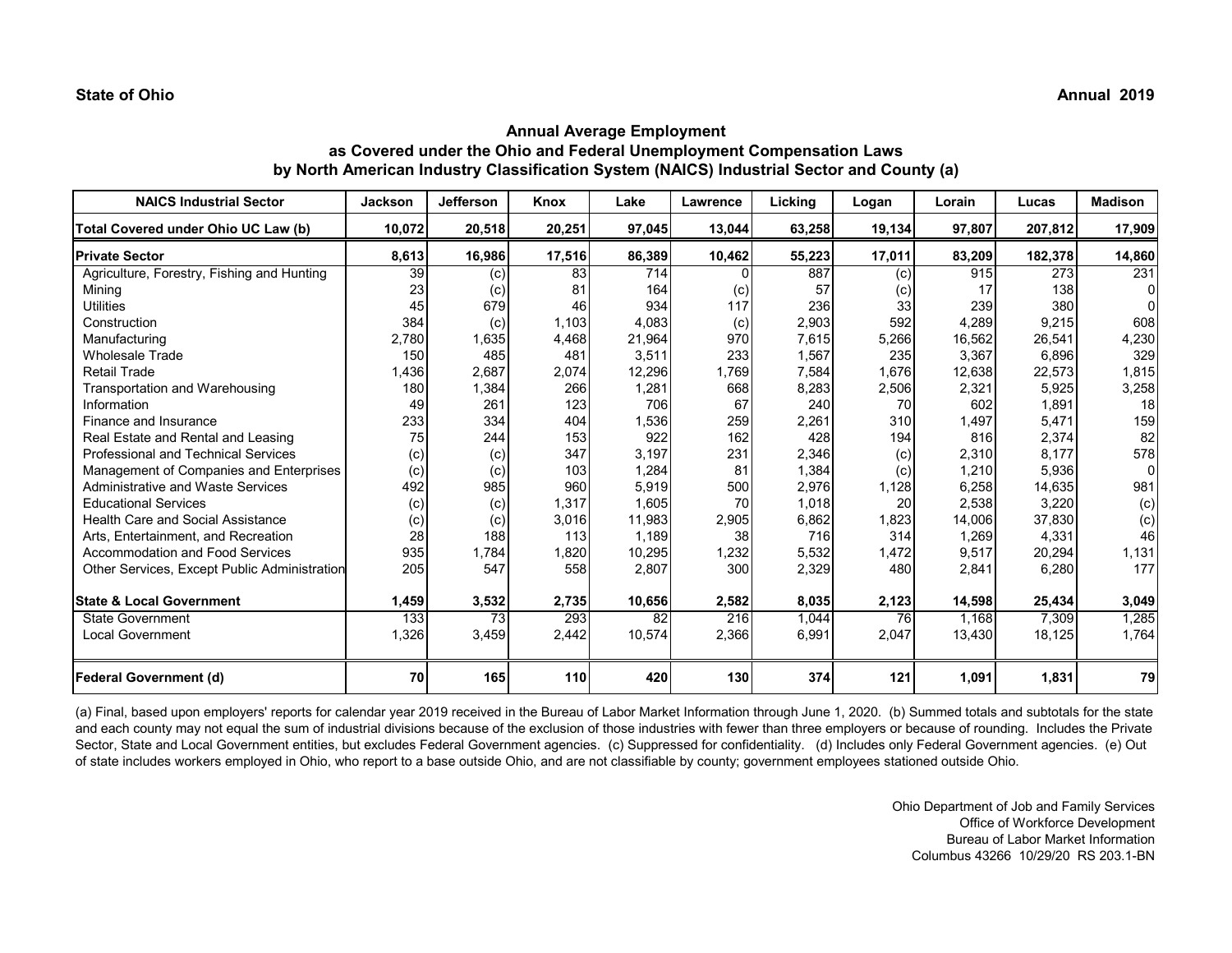| <b>NAICS Industrial Sector</b>               | <b>Mahoning</b> | <b>Marion</b> | <b>Medina</b> | Meigs | <b>Mercer</b> | Miami  | <b>Monroe</b> | Montgomery | Morgan   | <b>Morrow</b> |
|----------------------------------------------|-----------------|---------------|---------------|-------|---------------|--------|---------------|------------|----------|---------------|
| Total Covered under Ohio UC Law (b)          | 96,512          | 24,795        | 60,957        | 3,666 | 20,187        | 40,727 | 2,860         | 251,553    | 2,658    | 5,400         |
| <b>Private Sector</b>                        | 84,312          | 21,010        | 54,233        | 2,654 | 17,592        | 36,048 | 2,029         | 225,254    | 2,049    | 3,884         |
| Agriculture, Forestry, Fishing and Hunting   | 183             | (c)           | 202           | (c)   | (c)           | 122    | 22            | 240        | (c)      | 56            |
| Mining                                       | 120             | (c)           | 16            | (c)   | (c)           | 60     | 125           | 95         | (c)      | 12            |
| <b>Utilities</b>                             | 343             | 92            | 59            | 32    | (c)           | (c)    | 46            | 721        | 20       | (c)           |
| Construction                                 | 4,747           | 577           | 3,928         | 245   | 1,100         | 1,717  | 262           | 9,519      | 89       | 365           |
| Manufacturing                                | 9,356           | 6,200         | 9,263         | 149   | 6,635         | 10,853 | 41            | 29.770     | 447      | 896           |
| <b>Wholesale Trade</b>                       | 4,357           | 678           | 3,425         | 43    | (c)           | (c)    | 36            | 9,505      | (c)      | 79            |
| <b>Retail Trade</b>                          | 11,964          | 2,672         | 8,292         | 598   | 2,036         | 4,457  | 332           | 23,444     | 288      | 644           |
| Transportation and Warehousing               | 3,117           | 894           | 2,817         | 54    | 1,217         | 2,133  | 245           | 8,814      | (c)      | (c)           |
| Information                                  | 915             | 207           | 317           | 13    | 133           | 90     | 16            | 6,455      | 26       | 12            |
| Finance and Insurance                        | 1,800           | 326           | 1,259         | 125   | 600           | 675    | 102           | 10,994     | 86       | 71            |
| Real Estate and Rental and Leasing           | 997             | 377           | 616           | 60    | 58            | 277    | 25            | 3.147      |          | 56            |
| <b>Professional and Technical Services</b>   | 2,693           | 246           | 2,040         | (c)   | 320           | (c)    | 49            | 12,888     | 25       | (c)           |
| Management of Companies and Enterprises      | 1,283           | 114           | 2,811         | (c)   | (c)           | (c)    |               | 3,511      | $\Omega$ | (c)           |
| <b>Administrative and Waste Services</b>     | 6,473           | 1,693         | 2,940         | 94    | (c)           | 2,196  | 89            | 15,519     | 48       | 208           |
| <b>Educational Services</b>                  | 635             | 68            | 515           | (c)   | 49            | 229    | (c)           | 6.379      |          | (c)           |
| Health Care and Social Assistance            | 20,135          | 4,039         | 6,825         | (c)   | 1,594         | 4,354  | (c)           | 51,113     | 393      | (c)           |
| Arts, Entertainment, and Recreation          | 1,628           | 126           | 971           | (c)   | 101           | 284    | 13            | 3,342      | (c)      | 121           |
| <b>Accommodation and Food Services</b>       | 10,557          | 1,917         | 6,094         | (c)   | 1,288         | 3,748  | 234           | 22,778     | (c)      | 436           |
| Other Services, Except Public Administration | 3,010           | 628           | 1,843         | 84    | 739           | 1,249  | 121           | 7,020      | 26       | 83            |
| <b>State &amp; Local Government</b>          | 12,200          | 3,785         | 6,724         | 1,012 | 2,595         | 4,679  | 831           | 26,299     | 609      | 1,516         |
| <b>State Government</b>                      | 2,495           | 697           | 112           | 38    | 174           | 126    | 39            | 1,096      | 60       | 66            |
| <b>Local Government</b>                      | 9,705           | 3,088         | 6,612         | 974   | 2,421         | 4,553  | 792           | 25,203     | 549      | 1,450         |
| <b>Federal Government (d)</b>                | 1,141           | 109           | 373           | 56    | 95            | 193    | 49            | 4,183      | 47       | 47            |

(a) Final, based upon employers' reports for calendar year 2019 received in the Bureau of Labor Market Information through June 1, 2020. (b) Summed totals and subtotals for the state and each county may not equal the sum of industrial divisions because of the exclusion of those industries with fewer than three employers or because of rounding. Includes the Private Sector, State and Local Government entities, but excludes Federal Government agencies. (c) Suppressed for confidentiality. (d) Includes only Federal Government agencies. (e) Out of state includes workers employed in Ohio, who report to a base outside Ohio, and are not classifiable by county; government employees stationed outside Ohio.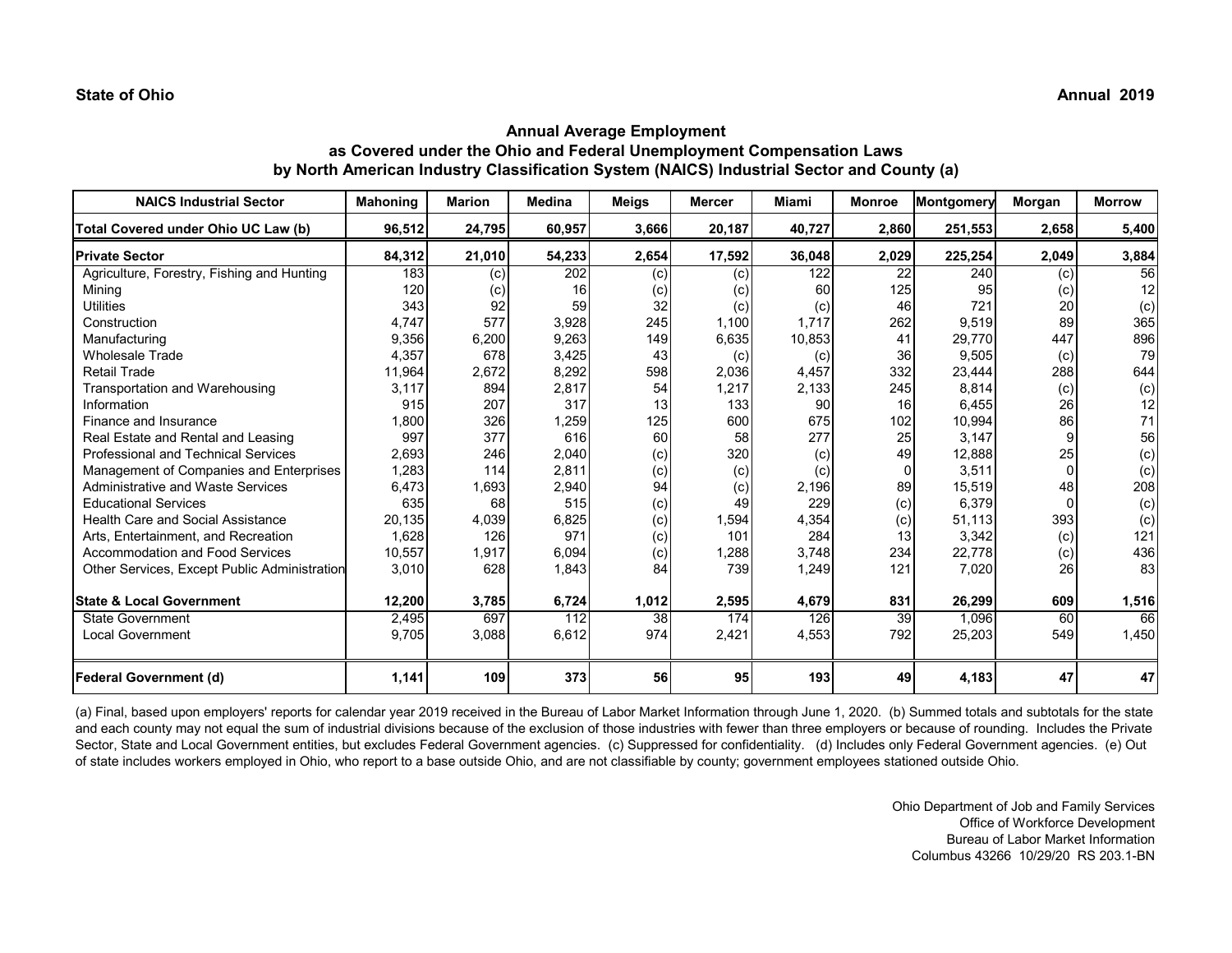| <b>NAICS Industrial Sector</b>               | <b>Muskingum</b> | <b>Noble</b> | <b>Ottawa</b> | Paulding | Perry | Pickaway | <b>Pike</b> | Portage | Preble | <b>Putnam</b>  |
|----------------------------------------------|------------------|--------------|---------------|----------|-------|----------|-------------|---------|--------|----------------|
| Total Covered under Ohio UC Law (b)          | 33,004           | 2,950        | 13,554        | 4,683    | 6,571 | 13,818   | 9,634       | 54,773  | 10,557 | 11,858         |
| <b>Private Sector</b>                        | 28,114           | 1,989        | 11,472        | 3,647    | 5,055 | 9,907    | 8,286       | 44,095  | 8,847  | 10,281         |
| Agriculture, Forestry, Fishing and Hunting   | 19               | <sup>0</sup> | 90            | (c)      | 14    | 173      | (c)         | 168     | (c)    | $\overline{c}$ |
| Mining                                       | 374              | 79           | 103           | (c)      | 259   | 24       | (c)         | 303     | (c)    | (c)            |
| <b>Utilities</b>                             | 239              | (c)          | (c)           | (c)      | 27    | (c)      | (c)         | (c)     | (c)    | (c)            |
| Construction                                 | 1,139            | 122          | 587           | 79       | 375   | 1,018    | 366         | 2,101   | 400    | 900            |
| Manufacturing                                | 2,840            | 249          | 2,066         | 1.175    | 987   | 1,980    | 808         | 10,619  | 3,377  | 3,551          |
| <b>Wholesale Trade</b>                       | 824              | (c)          | (c)           | (c)      | 265   | (c)      | (c)         | 3,069   | (c)    | 431            |
| <b>Retail Trade</b>                          | 5,015            | 280          | 1,456         | 385      | 742   | 1,510    | 1,021       | 6,502   | 1,211  | 1,146          |
| Transportation and Warehousing               | 1,844            | 154          | 383           | 249      | 43    | 394      | 590         | (c)     | 361    | (c)            |
| Information                                  | 661              | <b>16</b>    | 41            | 24       | 11    | 26       | 37          | 437     | 15     | 48             |
| Finance and Insurance                        | 723              | 85           | 280           | 92       | 143   | 271      | 218         | 654     | 208    | 295            |
| Real Estate and Rental and Leasing           | 232              |              | 130           | 25       | 15    | 114      | 48          | 475     | 60     | 34             |
| <b>Professional and Technical Services</b>   | 692              | 138          | 170           | 72       | 90    | 174      | (c)         | 1,793   | (c)    | 229            |
| Management of Companies and Enterprises      | 135              | (c)          | 63            | (c)      | 102   | 68       | (c)         | 771     | (c)    | $\Omega$       |
| <b>Administrative and Waste Services</b>     | 1,197            | (c)          | 265           | (c)      | 370   | 587      | 2,150       | 1,280   | 204    | 407            |
| <b>Educational Services</b>                  | 441              |              | (c)           | (c)      | (c)   | (c)      | (c)         | 467     | 17     | 140            |
| <b>Health Care and Social Assistance</b>     | 6,588            | 350          | (c)           | (c)      | (c)   | (c)      | (c)         | 5,598   | 1,071  | 1,247          |
| Arts, Entertainment, and Recreation          | 321              | (c)          | 651           | 12       | 29    | 74       | (c)         | 398     | 36     | 107            |
| <b>Accommodation and Food Services</b>       | 3,549            | (c)          | 2,203         | 241      | 488   | 1,272    | (c)         | 6,356   | 947    | 868            |
| Other Services, Except Public Administration | 1,284            | 69           | 341           | 74       | 164   | 316      | 166         | 1,528   | 317    | 442            |
|                                              |                  |              |               |          |       |          |             |         |        |                |
| <b>State &amp; Local Government</b>          | 4,890            | 961          | 2,082         | 1,036    | 1,516 | 3,911    | 1,348       | 10,678  | 1,710  | 1,577          |
| <b>State Government</b>                      | 281              | 473          | 164           | 35       | 41    | 1,419    | 88          | (c)     | 68     | 45             |
| <b>Local Government</b>                      | 4,609            | 488          | 1,918         | 1,001    | 1,475 | 2,492    | 1,260       | (c)     | 1,642  | 1,532          |
| <b>Federal Government (d)</b>                | 227              | 22           | 274           | 51       | 64    | 95       | 56          | 343     | 75     | 66             |

(a) Final, based upon employers' reports for calendar year 2019 received in the Bureau of Labor Market Information through June 1, 2020. (b) Summed totals and subtotals for the state and each county may not equal the sum of industrial divisions because of the exclusion of those industries with fewer than three employers or because of rounding. Includes the Private Sector, State and Local Government entities, but excludes Federal Government agencies. (c) Suppressed for confidentiality. (d) Includes only Federal Government agencies. (e) Out of state includes workers employed in Ohio, who report to a base outside Ohio, and are not classifiable by county; government employees stationed outside Ohio.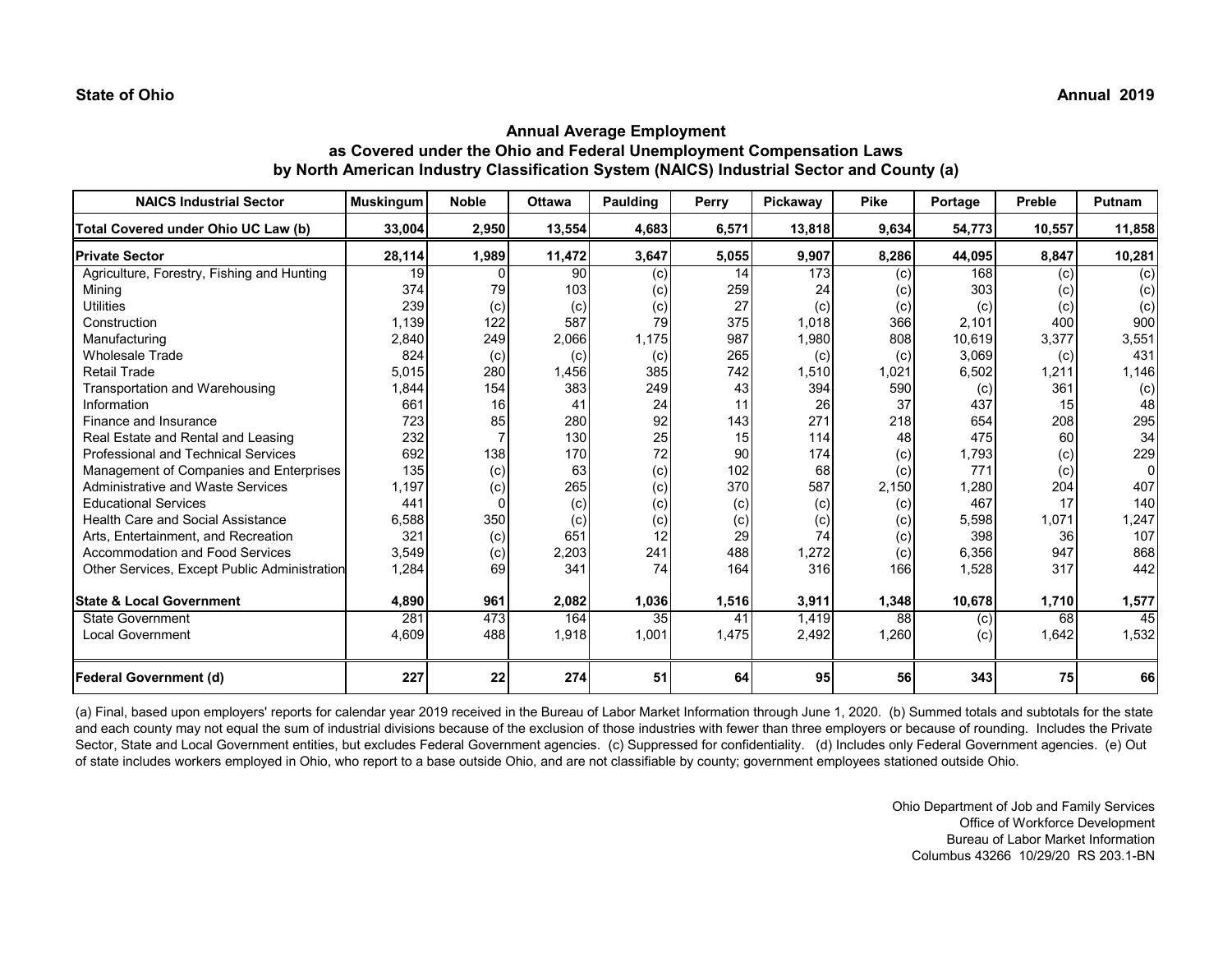# **Annual Average Employment as Covered under the Ohio and Federal Unemployment Compensation Laws by North American Industry Classification System (NAICS) Industrial Sector and County (a)**

| <b>NAICS Industrial Sector</b>               | <b>Richland</b> | <b>Ross</b> | <b>Sandusky</b> | <b>Scioto</b> | <b>Seneca</b> | <b>Shelby</b> | <b>Stark</b> | <b>Summit</b> | <b>Trumbull</b> | <b>Tuscarawas</b> |
|----------------------------------------------|-----------------|-------------|-----------------|---------------|---------------|---------------|--------------|---------------|-----------------|-------------------|
| Total Covered under Ohio UC Law (b)          | 49,454          | 27,816      | 25,452          | 23,168        | 19,461        | 27,551        | 158,345      | 265,532       | 63,372          | 36,575            |
| <b>Private Sector</b>                        | 42,633          | 23,004      | 22,680          | 18,298        | 16,874        | 25,220        | 140,660      | 239,569       | 54,633          | 31,755            |
| Agriculture, Forestry, Fishing and Hunting   | (c)             | 92          | (c)             | (c)           | 64            | 153           | 247          | 71            | 102             | 149               |
| Mining                                       | (c)             | 24          | (c)             | (c)           | 139           |               | 374          | 125           | 78              | 872               |
| <b>Utilities</b>                             | (c)             | 194         | 46              | 104           | 114           | (c)           | 617          | 1,027         | 141             | 117               |
| Construction                                 | 2,027           | 834         | 910             | 527           | 1,022         | 1,702         | 7,606        | 11,860        | 2,619           | 1,643             |
| Manufacturing                                | 9,895           | 4,463       | 9,263           | 1,532         | 4,416         | 12,740        | 25,464       | 29,075        | 8,128           | 7,751             |
| <b>Wholesale Trade</b>                       | 1,608           | 569         | 566             | 379           | 690           | 1,232         | 5,434        | 13,356        | 2,151           | 1,160             |
| <b>Retail Trade</b>                          | 6,522           | 3,774       | 2,518           | 2,961         | 2,154         | 1,903         | 19,173       | 29,181        | 10,185          | 4,358             |
| Transportation and Warehousing               | (c)             | 847         | 701             | 491           | 511           | (c)           | 3,363        | 10,067        | 2,218           | 890               |
| Information                                  | 454             | 251         | 116             | 136           | 176           | 90            | 1,348        | 4,017         | 367             | 223               |
| Finance and Insurance                        | 1,010           | 505         | 505             | 397           | 410           | 316           | 5,258        | 9,911         | 1,324           | 727               |
| Real Estate and Rental and Leasing           | 295             | 157         | 321             | 240           | 63            | 93            | 1,431        | 2,905         | 881             | 337               |
| Professional and Technical Services          | 836             | 311         | 358             | 511           | (c)           | (c)           | 4,823        | 13,603        | 1,411           | 956               |
| Management of Companies and Enterprises      | 78              | 215         | 241             | 94            | (c)           | (c)           | 1,678        | 13,816        | 616             | 195               |
| <b>Administrative and Waste Services</b>     | 3,633           | 1,023       | 749             | 461           | 502           | 1,418         | 8,642        | 16,196        | 3,916           | 1,865             |
| <b>Educational Services</b>                  | 520             | 83          | (c)             | 149           | 1,058         | 142           | 3,054        | 3,742         | 463             | 192               |
| <b>Health Care and Social Assistance</b>     | 7,370           | 5,718       | (c)             | 7,241         | 2,343         | 1,803         | 27,929       | 45,004        | 10,242          | 5,143             |
| Arts, Entertainment, and Recreation          | 592             | 169         | 261             | 50            | 96            | 101           | 1,971        | 4,504         | 749             | 375               |
| <b>Accommodation and Food Services</b>       | 4,891           | 3,225       | 2,157           | 2,511         | 2,164         | 1,371         | 16,489       | 23,088        | 6,917           | 3,716             |
| Other Services, Except Public Administration | 1,372           | 551         | 670             | 480           | 591           | 760           | 5,759        | 8,022         | 2,125           | 1,088             |
| <b>State &amp; Local Government</b>          | 6,821           | 4,812       | 2,772           | 4,870         | 2,587         | 2,331         | 17,685       | 25,963        | 8,739           | 4,820             |
| <b>State Government</b>                      | 1,440           | 1,620       | 101             | 1,517         | 306           | 192           | 1,299        | 4,150         | 729             | 493               |
| Local Government                             | 5,381           | 3,192       | 2,671           | 3,353         | 2,281         | 2,139         | 16,386       | 21,813        | 8,010           | 4,327             |
| <b>Federal Government (d)</b>                | 625             | 1,690       | 112             | 170           | 121           | 73            | 949          | 1,929         | 513             | 261               |

(a) Final, based upon employers' reports for calendar year 2019 received in the Bureau of Labor Market Information through June 1, 2020. (b) Summed totals and subtotals for the state and each county may not equal the sum of industrial divisions because of the exclusion of those industries with fewer than three employers or because of rounding. Includes the Private Sector, State and Local Government entities, but excludes Federal Government agencies. (c) Suppressed for confidentiality. (d) Includes only Federal Government agencies. (e) Out of state includes workers employed in Ohio, who report to a base outside Ohio, and are not classifiable by county; government employees stationed outside Ohio.